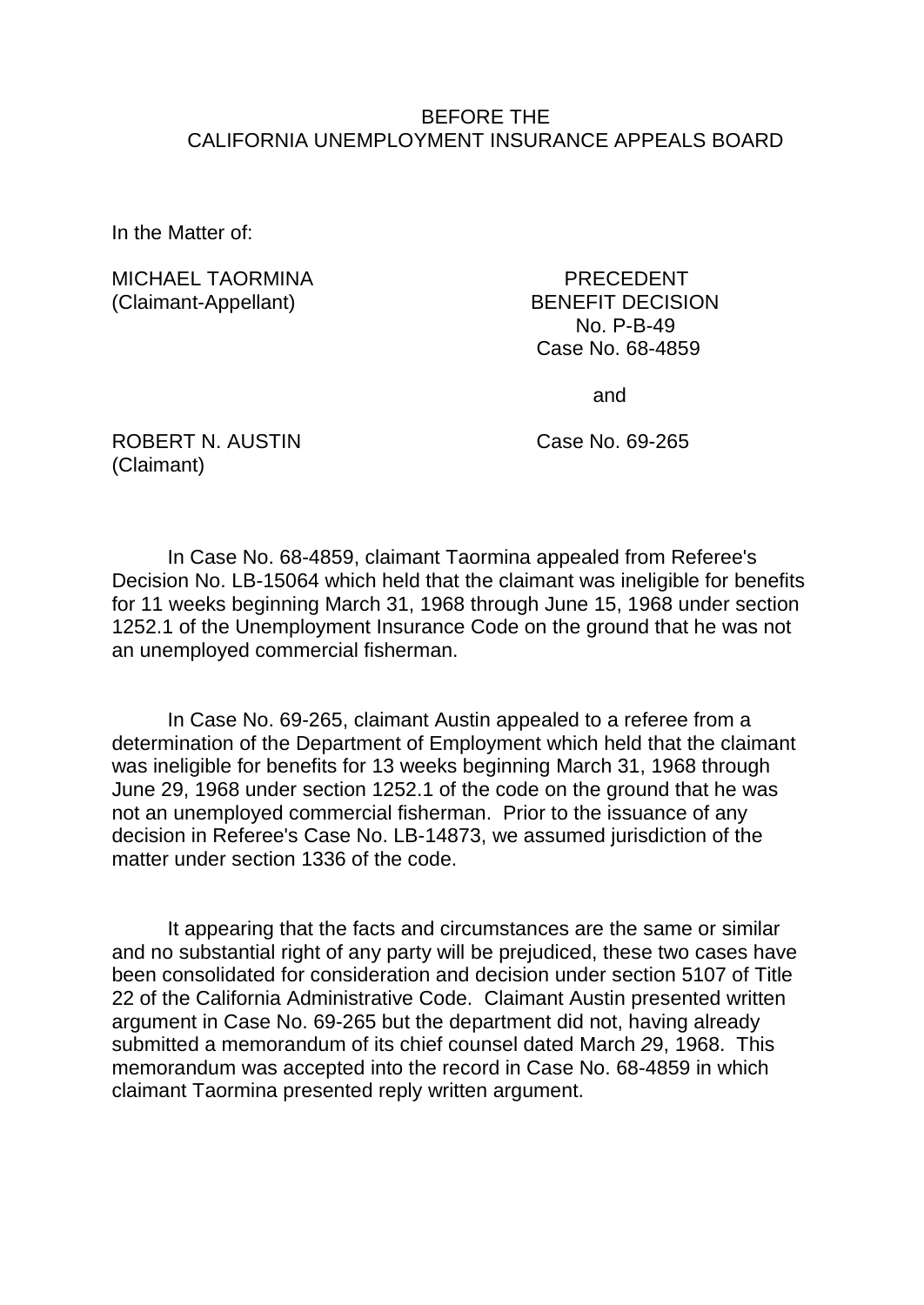## STATEMENT OF FACTS

Claimants Taormina and Austin are both commercial fishermen who are the sole owners of their own unincorporated commercial fishing boats. They have applied for and been granted elective coverage under 708(a) of the Unemployment Insurance Code.

Claimant Taormina owns the 44-foot boat "Coquetta." He has not performed work in employment for anyone else since he has owned his own boat beginning in 1949. Each year he fishes for albacore tuna and swordfish beginning about the middle of June or early July and ending in October or November. He then goes bottom fishing for rock cod until late in March. He has had his brothers or other men working for him as a crew but both because of low earnings and the difficulty of obtaining competent men, claimant Taormina has been fishing for rock cod alone. He uses a hook and line for rock cod which he has located at depths of 300 to 700 feet in the Pacific Ocean off St. Nicholas and San Miguel Islands. Because he has to stand to fish and do all of the baiting of gear and icing of the fish himself, wind rocking the boat makes the work difficult to do alone.

On his last fishing trip before filing his claim for benefits effective March 24, 1968, claimant Taormina fished alone from March 12 to March 23 and unloaded his fish on March 25. He sold his fish from that trip for \$200 gross. His operating expenses had been \$125 and he worked 291 hours for a net profit of \$75 or for about 25 cents an hour. Because of the low profits and the trade winds beginning late in March, he tied up his boat at the dock and did not fish until June 17, 1968 when he went to the Santa Cruz Island area for rock cod. Claimant Taormina testified fish were being caught while he was claiming benefits during the 11 weeks involved in this appeal. However, the fish were being caught by younger or stronger men and on boats with several crew members. He acknowledged that he probably could have gone out in spite of the weather but did not want to because of his low earnings. His boat was not equipped with nets and seines and crew as other boats were during this period to fish for mackerel, sardines or anchovies.

Claimant Austin owns the 60-foot boat "Pisces" and usually fishes by bait or trawling. He has been a commercial fisherman since 1935 and has not performed work in employment for anyone else since he bought his first boat in 1938. Claimant Austin's main fishing is for albacore tuna in waters off Mexico, California, Oregon and Washington. He also has fished for squid,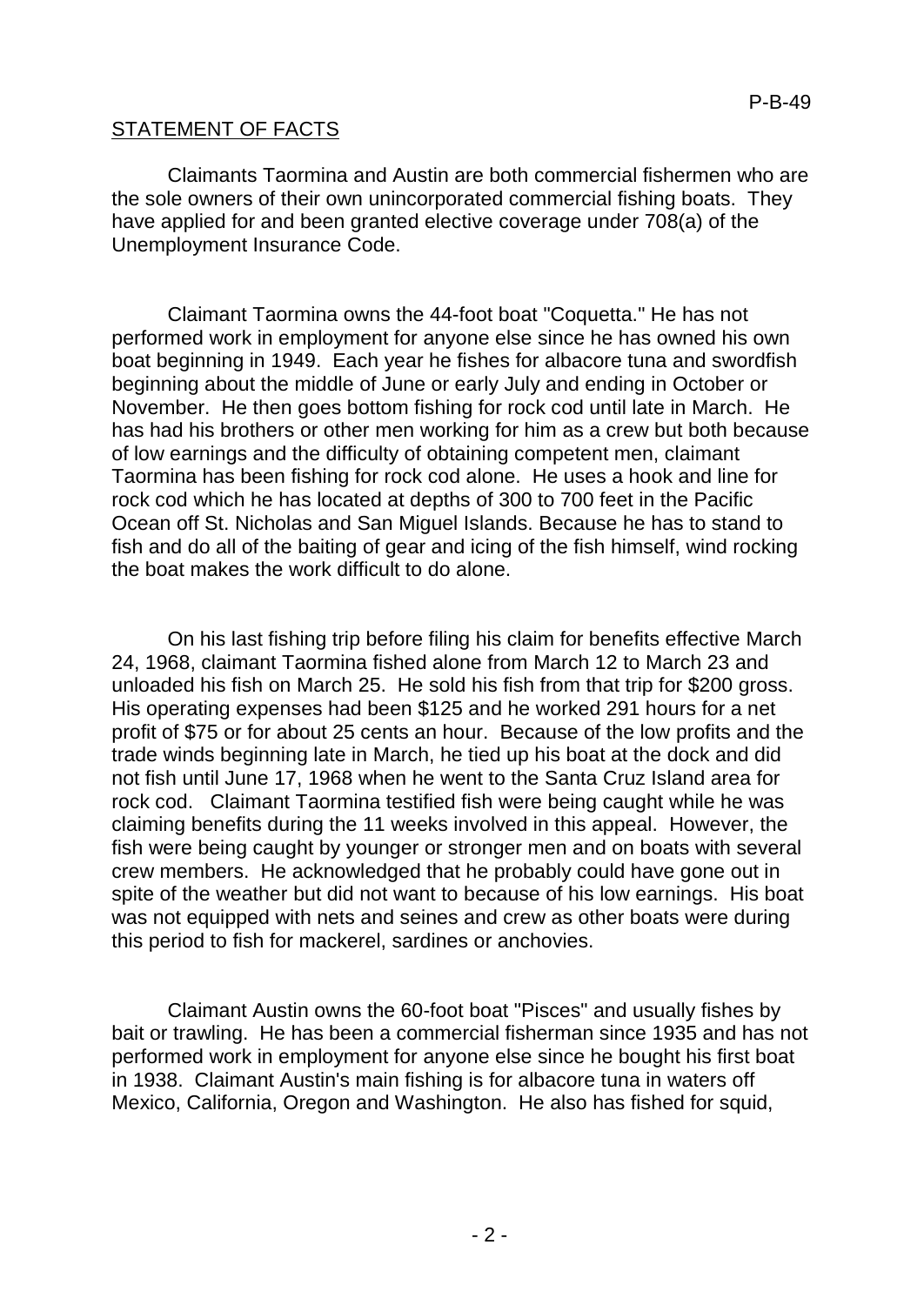shark and rock cod. He hires a crew of from one to five employees, depending upon the nature and extent of the fishing trip. He pays them a percentage of the returns from the catch of from seven to as high as 15 percent, depending upon the number and skill of the crew, and the balance he retains for his services and the use of the boat.

Beginning in December 1967, claimant Austin fished for rock cod until about February 1968 when he went to fish for tuna off the coast of Mexico. He returned from Mexico about February 14, 1968 because the fishing conditions and the competition from larger boats using nets, which the claimant did not have, made further tuna fishing unprofitable at that time. He brought his boat in and overhauled the refrigeration system. Although the department gained the impression that claimant Austin was working on his boat when he filed his claim, he testified that all the repairs to the boat had been completed prior to the time he filed his claim for benefits effective March 31, 1968. During the 13 weeks for which claimant Austin claimed benefits he did not fish and he did not take his boat out. There might have been fish available, but these were in such small quantities, particularly in competition with boats using nets, that he considered it would not be worth his while and that he could not meet expenses taking his boat out. As more boats went out, the price of the rock cod went down on the local market. While he would have been willing to take work elsewhere, he did not wish to leave his boat tied up while on an extended trip for fear it might be damaged during his absence. Claimant Austin was not concerned about weather during this period as he made a practice to "take it as it comes."

The manager of the San Pedro office of the department testified in both cases that other similar commercial boats were going out during the periods involved in the appeals and catching fish for sale on the local market. Therefore, the San Pedro Office Manager contended that the claimants were not totally unemployed commercial fishermen within the meaning of section 1252.1 of the code since their boats were tied up because of anticipated low earnings from competition and not for reasons of inclement weather or absence of fish in fishable waters. The manager contended also, in accordance with the position set forth in the March 29, 1968 memorandum of the chief counsel of the department, that self-employed commercial fishermen who have elected coverage under section 708(a) of the code hire themselves and are governed by sections 1252.1 and 1252.2 of the code in the same manner as commercial fishermen who have incorporated their boats.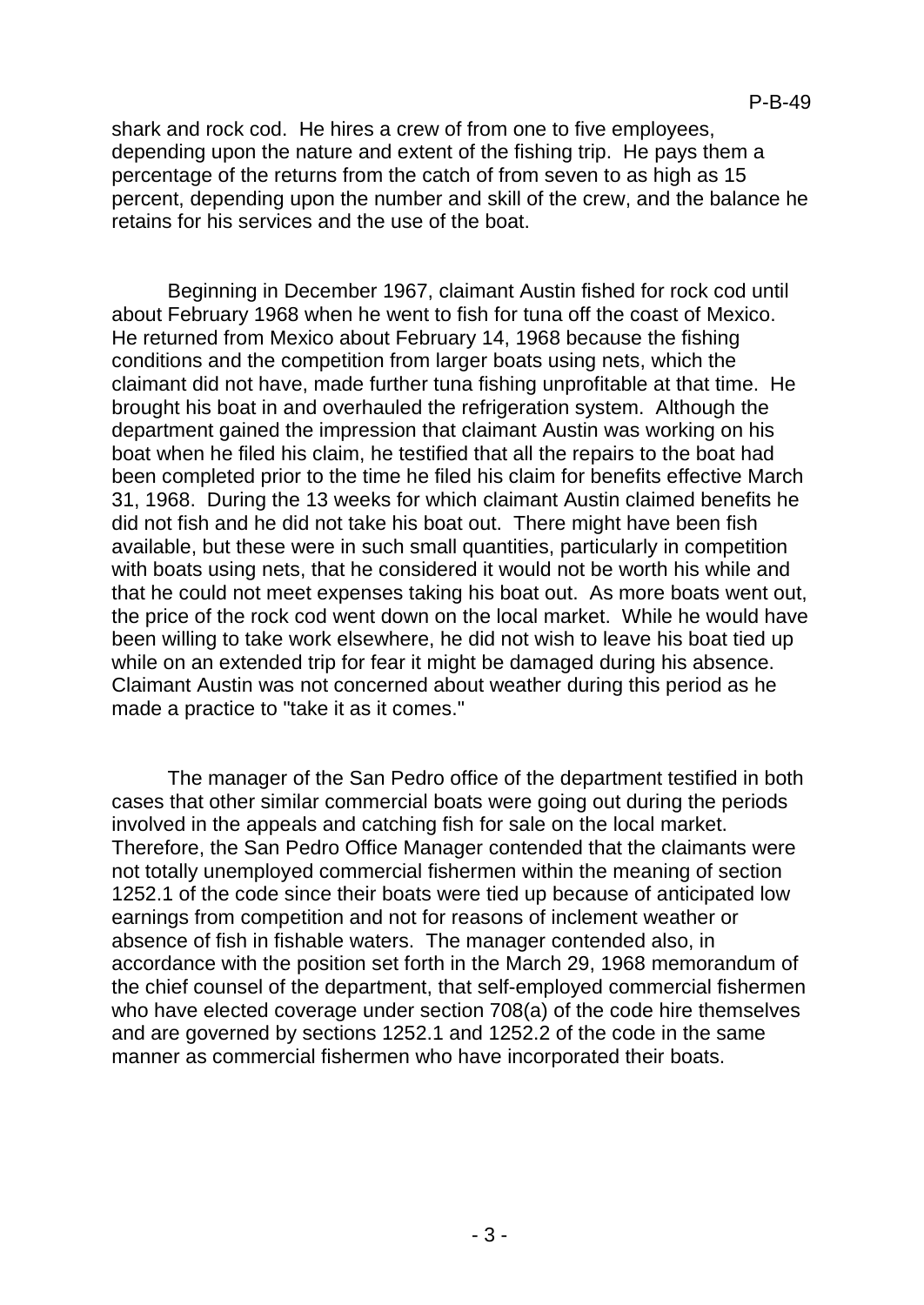The questions before us for consideration are:

- 1. Whether claimants Taormina and Austin, as self-employed commercial fishermen who have elected coverage under section 708(a) of the code, are unemployed within the meaning of section 1252 of the code, or
- 2. Entitled to claim benefits under sections 1252.1 and 1252.2 of the code on the same basis as commercial fishermen who have incorporated their boats, and, if so, whether they are totally or partially unemployed fishermen under those code sections?

### REASONS FOR DECISION

Section 1251 of the Unemployment Insurance Code provides that unemployment compensation benefits are payable from the Unemployment Fund to unemployed individuals. Section 1252 of the code provides as follows:

"1252. An individual is 'unemployed' in any week during which he performs no services and with respect to which no wages are payable to him, or in any week of less than full-time work if the wages payable to him with respect to that week are less than his weekly benefit amount. Authorized regulations shall be prescribed making such distinctions as may be necessary in the procedures applicable to unemployed individuals as to total unemployment, parttotal employment, partial unemployment of individuals attached to their regular jobs, and other forms of short-time work. For the purpose of this section only the term 'wages' includes any and all compensation for personal services whether performed as an employee or as an independent contractor."

In Benefit Decision No. 5622 and subsequent decisions we have followed the California Attorney General's Opinion No. 50/76 (15 Ops. Cal. Atty. Gen. 311) which concluded that self-employed persons and independent contractors are "unemployed" insofar as they are not performing "services" but that the net income of a self-employed person constituted "wages." So long as the "wages" of a self-employed individual are less than his weekly benefit amount, he is "unemployed" (Benefit Decisions Nos. 5633, 5903*,* 6114, 6177, 6231, 6669, 6679 and 6707).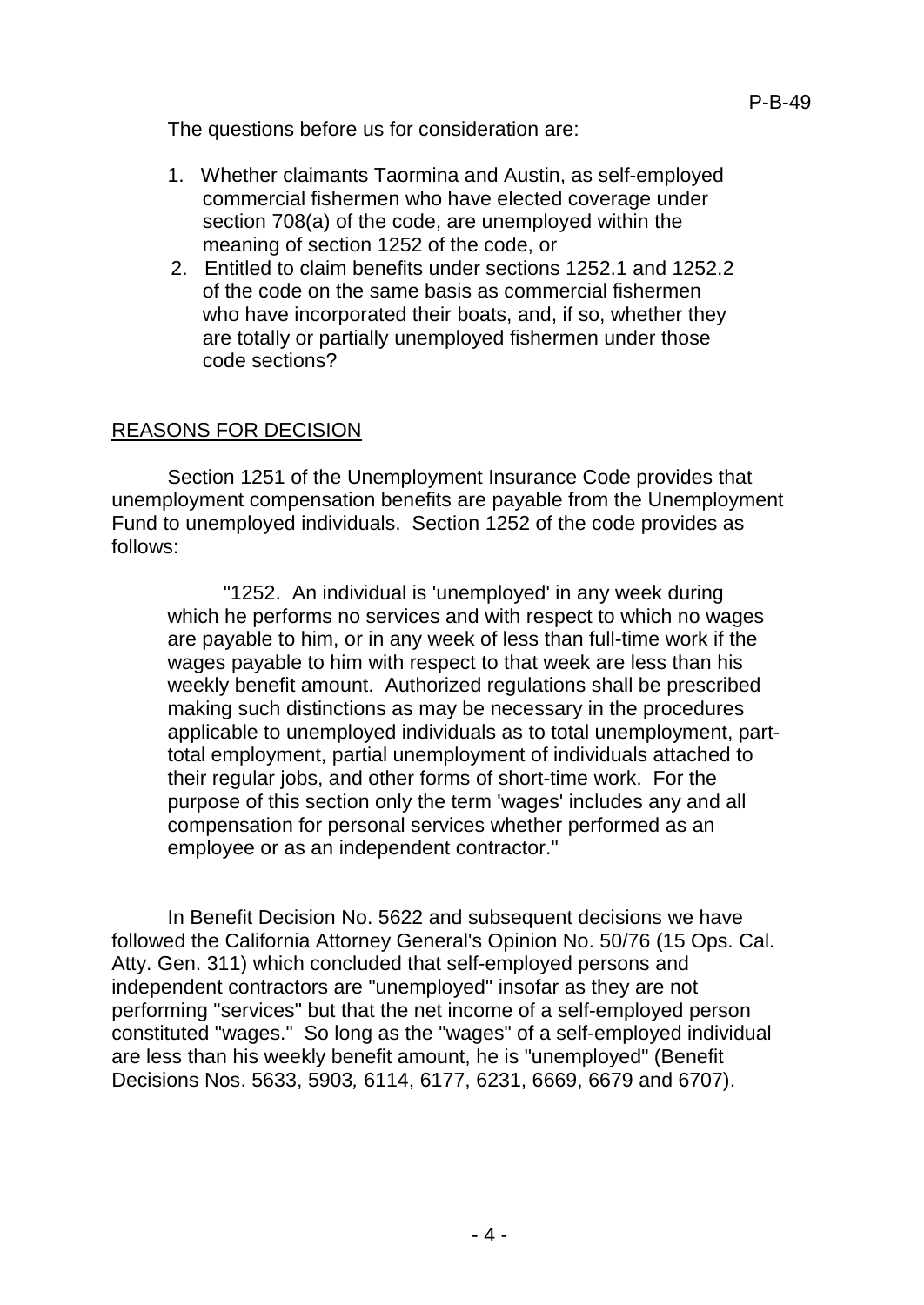For the first time in Benefit Decision No. 6669, and thereafter in Benefit Decision Nos. 6679, 6707 and 6819, we considered the circumstances of independent contractors or self-employed individuals who had elective coverage under the code. In Benefit Decisions Nos. 6669, 6679 and 6707, we followed the views set forth in the Attorney General's Opinion and held that the claimants were "unemployed" within the meaning of section 1252 of the code and that their eligibility for benefits should be considered under the availability for work and search for work provisions of the code. In Benefit Decision No. 6707, however, for the limited purpose of deciding the claimant's eligibility for benefits under the availability for work and search for work provisions of subsections (c) and (e) of section 1253 of the code, we considered the services the claimant performed as a swimming pool, cement and guniting contractor as "work" because the claimant had been granted elective coverage. We held that the claimant in Benefit Decision No. 6707 could restrict to his contracting work because the evidence established prospects of obtaining such work were good. We modified the views expressed about "work" in Benefit Decision No. 6679 accordingly, but not the results reached because in that case the evidence showed prospects for "work" in the claimant's boat business were not good so that the claimant have been willing to make himself available for other work.

In Benefit Decision No. 6819 we again recognized the views set forth in the Attorney General's Opinion and distinguished the circumstances of an independent contractor or a self-employed individual from those of a corporation officer and general manager who could control his own "wages" and thus in Benefit Decision. 6696 such an officer was held to be not "unemployed." However, we further held in Benefit Decision No.6696 that the fact that the self-employed individual pr independent contractor who had elective coverage did not have wages or net income equivalent to or in excess of his weekly benefit amount was not the only criteria to be used in establishing whether he was "unemployed." We held that a more reasonable interpretation would be to consider the claimant was fully employed as a building contractor commencing with the date he was granted and performed work under a contract and continuing until the terms of the contract were completed.

In Benefit Decisions Nos. 6669, 6679, 6707 and 6819, we did not specifically consider the express language relating to "employment" set forth in the elective coverage provisions of the code. Section 708(a) of the code, as amended, provides in pertinent part: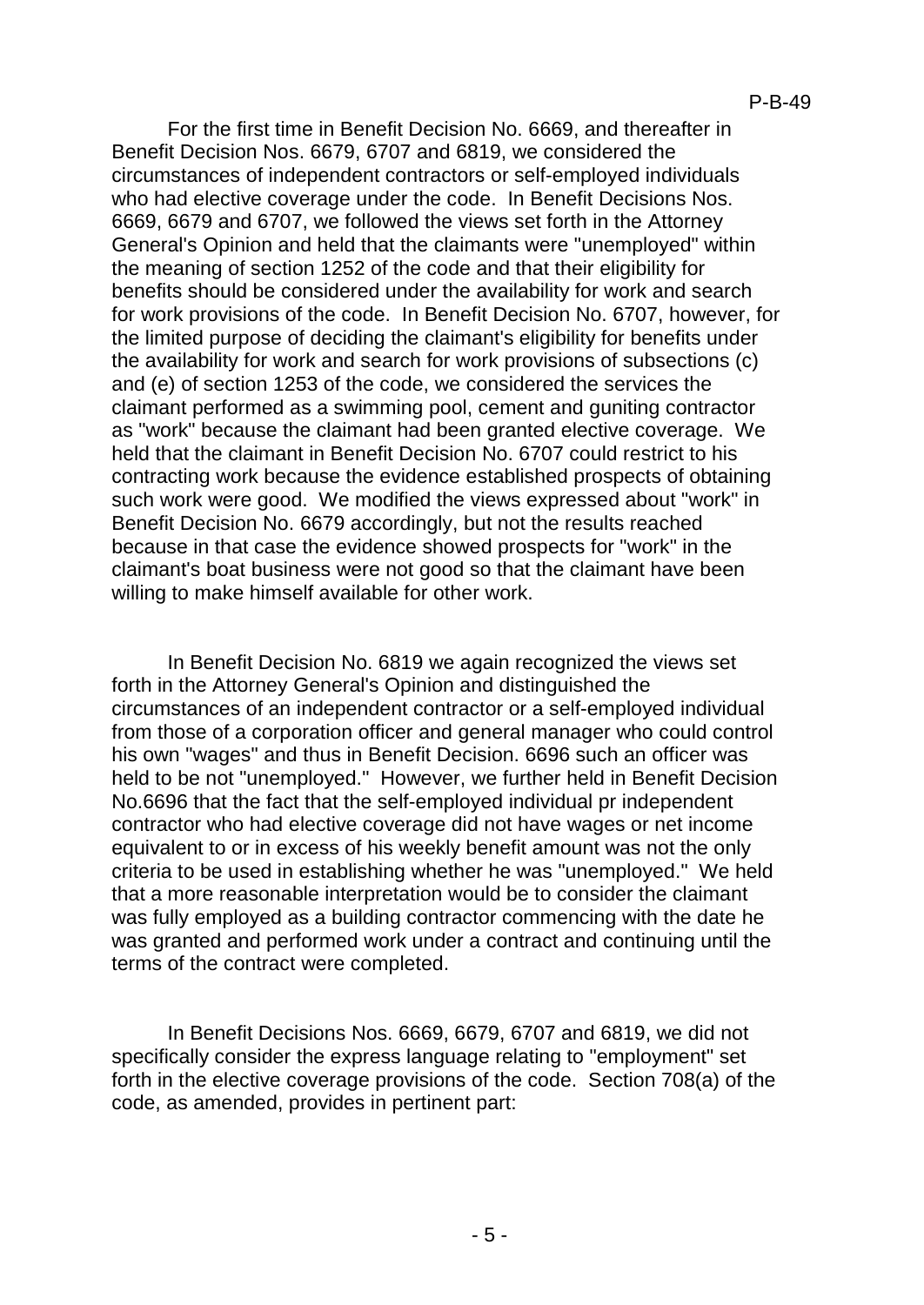"708. (a) Any individual who is an employer under this division or any two or more individuals who have so qualified may file with the director a written election that their services shall be deemed to be services performed by individuals in employment for an employer for all the purposes of this division. Upon approval of the election by the director the services of such individuals shall be deemed to constitute employment for an employer for all the purposes of this division. . . ." (emphasis added)

Almost identical language has been contained in the previous provisions for elective coverage contained in both the Unemployment Insurance Code and the predecessor Unemployment Insurance Act. Because of this express language, it is our opinion that individuals who have applied for and been granted elective coverage in effect employ themselves, and their services constitute work and employment not only within the meaning of section 1253 of the code but also section 1252 and other relevant code sections defining the term "unemployed." The views expressed in Benefit Decisions Nos. 6669, 6679, 6707 and 6819 are modified accordingly and the Attorney General's Opinion and our decisions with respect to independent contractors and self-employed individuals who have not elected coverage are distinguished.

In addition, because we have recognized those individuals with elective coverage as in employment for themselves and because they do have some control over their own employment similar to the officers and executive employees of corporations, we further conclude that similar standards should be used in deciding whether such covered independent contractors and self-employed individuals are "unemployed" at any particular time. The views expressed in Benefit Decisions Nos. 6696 and 6819 distinguishing these situations are accordingly modified. A realistic approach should be used in deciding in each case whether an individual claimant is or is not "unemployed" (Benefit Decisions Nos. 6718, 6814 and 6818).

The commercial fishermen in the present two cases are selfemployed individual employers who have elective coverage. In deciding whether they are or are not "unemployed," it is our opinion that we should use the same rules as apply to commercial fishermen employed by corporations or other employing units subject to the code. Their total factual situation should be considered, however, including their normal pattern of making a living as commercial fishermen as well as the fact that they have some control over their own employment similar to skippers who may have incorporated their own boats.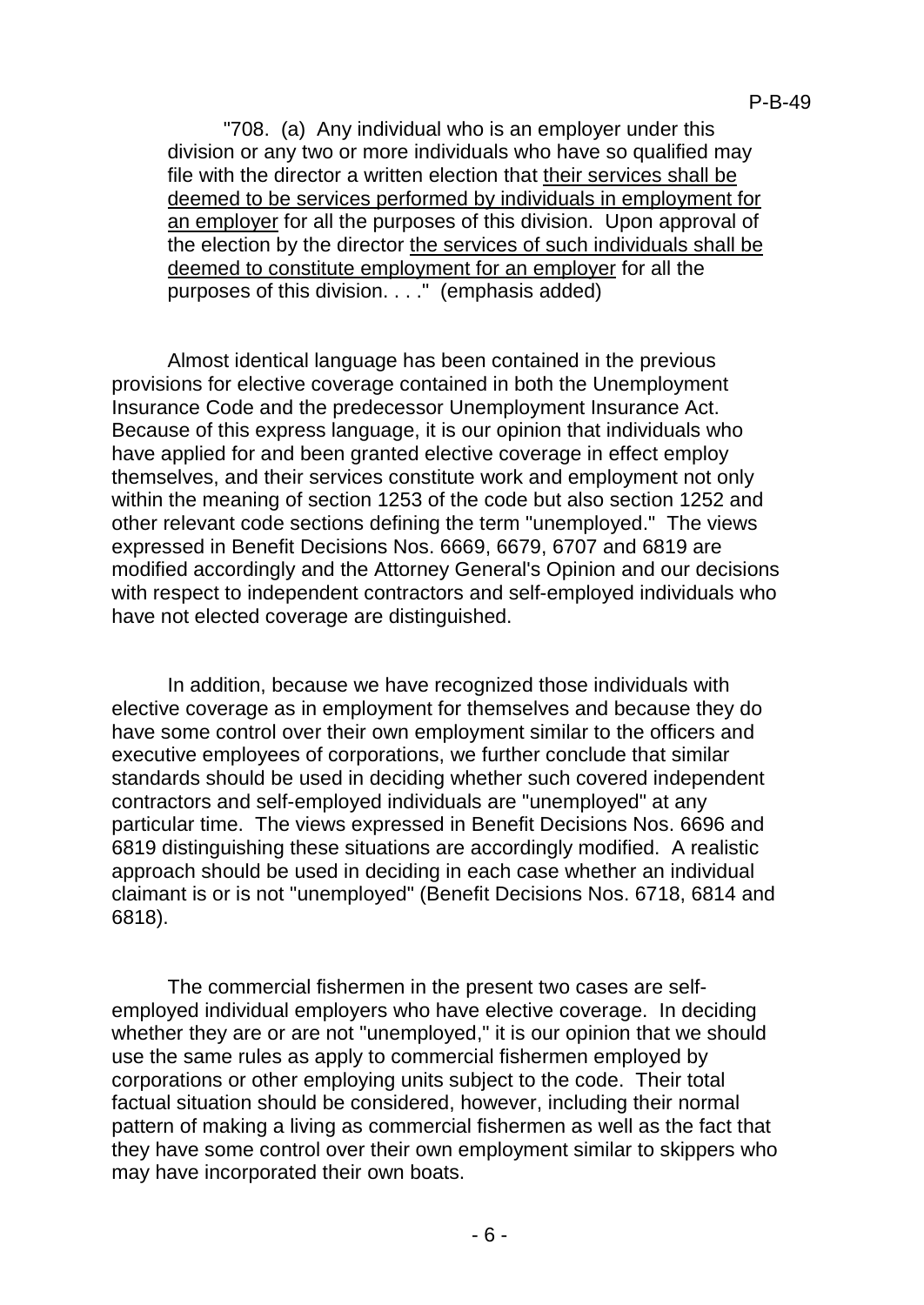As pointed out in Appeals Board Decision No. P-B-48, historically, commercial fishermen have had difficulty in establishing that they are "unemployed," whether totally, part-totally, or partially, because of their contingent method of compensation, and the resulting lack of any definite relationship between hours of work and earnings. Claimants Taormina and Austin remained skippers responsible for their own boats at all times and in effect were "standing by" in their own employment during the periods for which they claimed benefits. They made their own decisions not to fish while other boats were going out. In accordance with the views expressed in Benefit Decisions Nos. 5066 and 5999 we hold that they were not unemployed within the meaning of section 1252 of the code. Appeals Board Decision No. P-B-48, in which the claimant's chief engineer had no substantial duties to perform for a short period while his boat was being repaired is distinguishable on its facts.

However, as commercial fishermen who had elective coverage and were still attached in employment to their regular employers, themselves, claimants Taormina and Austin were entitled to claim benefits as commercial fishermen under section 1252.1 or section 1252.2 of the code, provided these sections were otherwise applicable. Section 1252.2 of the code has no application to the present cases since neither claimant during the periods involved was "in the act of catching or attempting to catch fish." Section 1252.1 of the Unemployment Insurance Code provides as follows:

"1252.1 With respect to individuals hired as commercial fishermen a 'totally unemployed individual' means an individual who, during a particular week, while still attached to his employer from the standpoint that there did not occur any severance of the employer-employee relationship, earned no wages and performed no services because his employer's boat was tied up for one or more of the following reasons:

- "(a) Inclement weather.
- "(b) Absence of fish in fishable waters.
- "(c) Lack of orders for fish from buyers.
- "(d) Boat is laid up for repairs."

Section 1252.1-1 of Title 22 of the California Administrative Code provides as follows: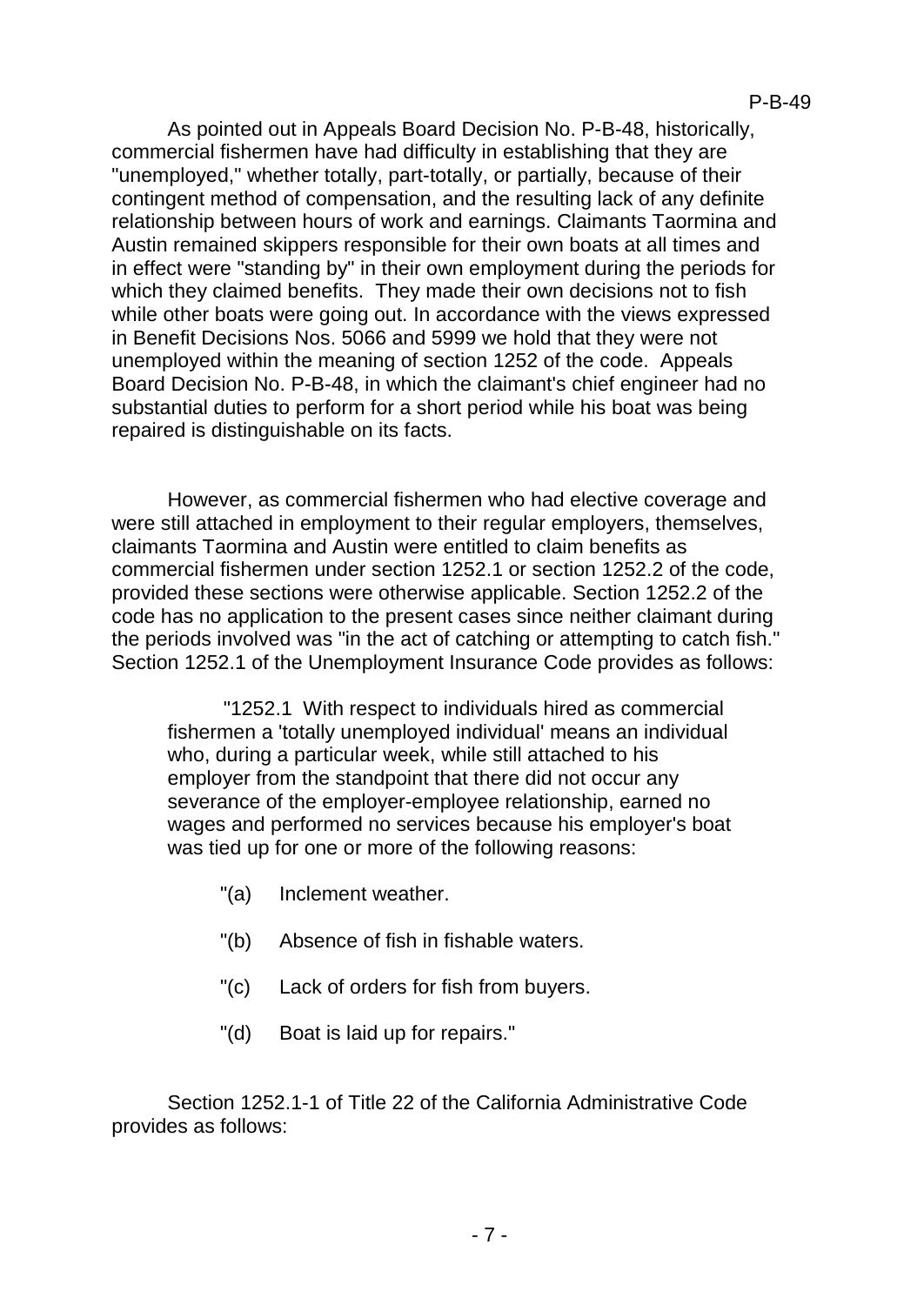''1252.1-1 Totally Unemployed Commercial Fishermen. (a) 'Commercial fishermen' means individuals who are members of a crew of a vessel, engaged in the capture of fish for sale and not in pleasure or sport fishing.

"(b) 'Inclement weather' means weather of such severity as would cause a reasonable master to refrain from making a fishing voyage.

"(c) 'Absence of fish in fishable waters' means such a scarcity of fish in the normal fishing waters as would cause a reasonable master to refrain from making a fishing voyage.

"(d) 'Lack of orders for fish from buyers' means that the owner or operator of the vessel is without a commitment from a buyer of fish to purchase the vessel's catch in the event of a fishing voyage.

"(e) 'Boat is laid up for repairs' means that the vessel is inactive because it is either undergoing repairs or unseaworthy and awaiting repairs."

Considering all of the evidence in these two cases we conclude that since other commercial fishermen were going out in boats similar to the claimants' boats and catching fish for sale in the local market, the claimants' boats were not tied up for any of the reasons specified in section 1252.1 of the Unemployment Insurance Code. Therefore they were not unemployed commercial fishermen and benefits must be denied. The fact that they may have considered fishing unprofitable during the periods they claimed benefits, as not due to any of the reasons set forth in the code, may not be considered in deciding whether they were or were not "unemployed" (Benefit Decision No. 6601).

In our discussion of the issues presented in these two cases we have assumed that the claimants were properly granted elective coverage under section 708(a) of the code. We do point out that the fact that claimant Taormina was fishing alone at least for rock cod raises some question as to whether he should be considered an employer for the purposes of section 708(a) of the code or whether he may only be eligible to elect coverage for disability benefits alone under section 708.5 of the code. This question is referred to the department for its consideration.